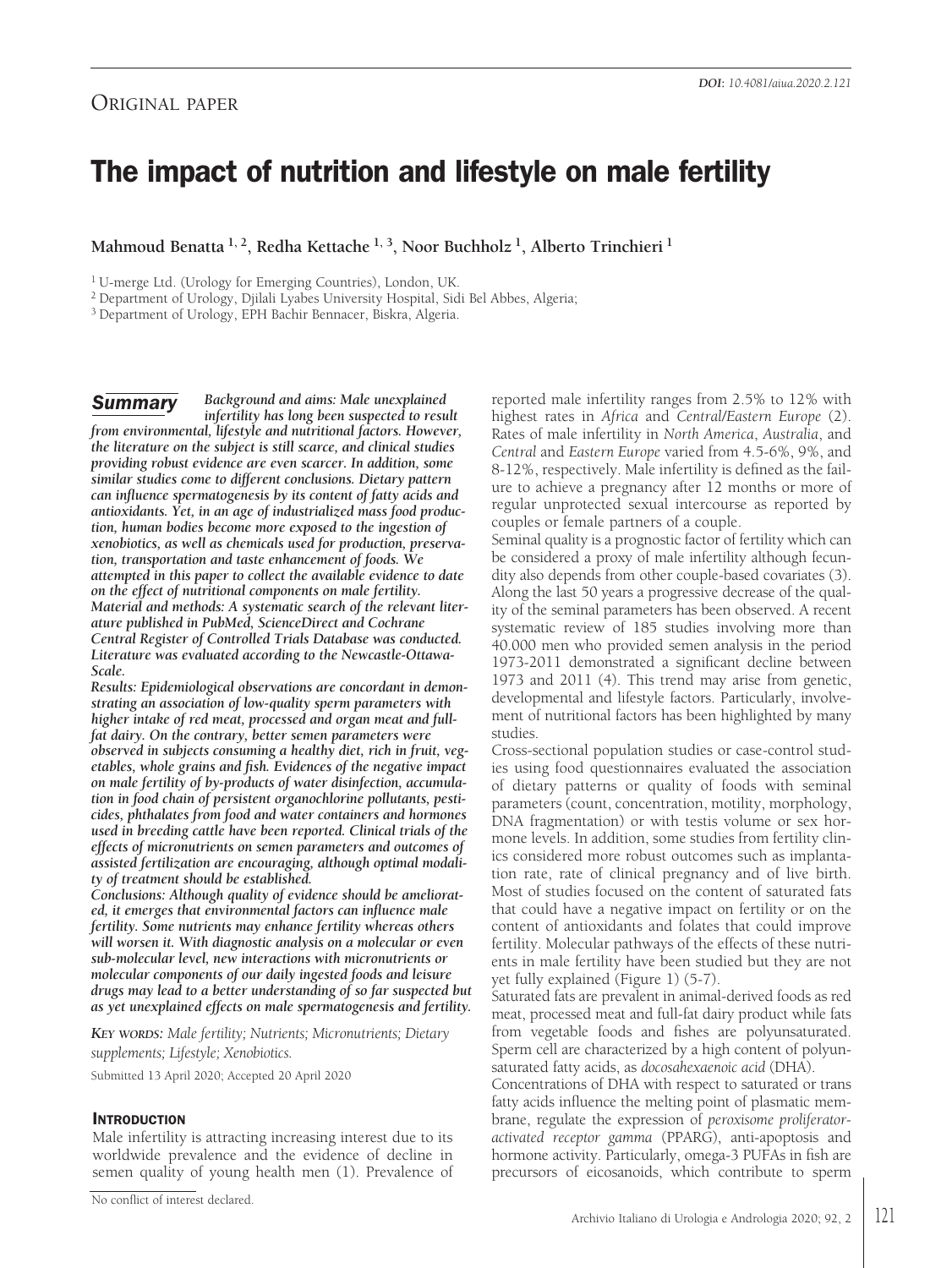#### Figure 1.

Molecular pathways of the effects of fatty acids and antioxidants in sperm cell (negative effect in red, positive in green).



structure) and have a positive impact on testicular function. On the contrary, trans saturated fats interfere with the incorporation of long-chain polyunsaturated fatty acids into sperm membranes during epididymal maturation, and have a negative impact on testicular function, with reduction in total and free testosterone.

Antioxidants molecules, that are abundant in fruits and vegetables, have a positive effect on male fertility and in general on health conditions, by contrasting the activity of *reactive oxygen species* (ROS).

ROS (reactive oxygen species) show a biphasic effect on sperm cell function, because at physiological concentrations ROS from mitochondria have an important role in capacitation by activation of different intracellular mechanisms (high levels of cAMP, activating the PKA pathway, and leading to tyrosine phosphorylation). On the contrary, oxidative stress from excess ROS production causes peroxidation of lipids in the plasmatic membrane together with a damage of spermatic DNA. ROS have a negative effect on sperm motility by damaging plasmatic membrane and mitochondrial function.

Folates are involved in DNA synthesis and in methylation processes connected with protein synthesis. Folate deficiency causes instability and fragility of DNA by reducing availability of methylic groups that are a protection factor of DNA.

Other micronutrients are involved in the development of male infertility, as divalent cations such selenium, zinc or manganese that have a role in oxidative stress being incorporated in enzymes such as glutathione peroxidase or superoxide dismutase (8). Optimal levels are requested for spermiogenesis, whereas both deficiency and excess intake are associated with alterations of seminal parameters and serum testosterone levels.

In addition to the effects of nutrients, food intake can be associated to exposure to food-contaminating toxic substances or hormones that can have a relevant impact on male fertility. In an age of progressive industrialization, and moreover industrial mass food production using herbicides, pesticides, antibiotics, hormones, and chemicals to preserve and enhance the taste of heavily processed foods, these components can be absorbed into the human body. Evaluation of the effects of toxic contamination of

foods is difficult by using dietary questionnaires whereas more reliable results can be obtained by using biological markers to evaluate exposure to toxic substances.

The effects of the intake of some foods on seminal parameters can be biased by the concomitant effect of contamination. By example, it is difficult to differentiate the impact of consumption of vegetables from that of pesticides that are used in agriculture or the effect of red meat from that of residual hormones that could have been used in breeding or that of fish consumption by the risk of contamination from sea water pollution.

Finally, other information can be derived from the evaluation of the effect of the administration of dietary supplements to ameliorate seminal parameters of subfertile men attending fertility centres.

In this paper, we tried to review and summarize the available evidence on the topic. Our results are subdivided in two chapters describing review of epidemiological observations and clinical studies respectively.

# **METHODS**

A systematic search of the relevant literature published in *PubMed*, *ScienceDirect* and *Cochrane Central Register of Controlled Trials Database* was conducted. We reviewed separately epidemiological observations as reported in the literature and clinical trials with various nutritional components and their influence on male fertility.

For this reason, two separate searches (up to December 2018) were done using a combination of terms as both, *Medical Subject Headings* (MeSH) and keywords.

In the first search, male fertility-related keywords ("*male fertility*" OR "*maleinfertility*" OR "*semen quality*" OR "*oligoasthenozoospermia*" OR "*sperm DNA fragmentation*" OR "*sperm DNA damage*" OR "*sperm aneuploidy*" OR "*Y chromosome*") were used in combination with key words relating to food or nutrient ("*food*" OR "*diet*" OR "*nutrition*" OR "*meat*" OR "*fish*" OR "*sugar*" OR "*vegetables*" OR "*fruits*" OR "*dairy*" OR "*genetically modified food*" OR "*alcohol*" OR "*pesticides*"

# Figure 2.

Systematic literature search 1.

|                                                         |    | SEARCH FOR EPIDEMIOLOGY STUDIES |  |
|---------------------------------------------------------|----|---------------------------------|--|
| and with a first contact the channel<br><b>SCREENED</b> |    | 103                             |  |
| SELECTED BY TITLE AND ABSTRACT                          |    | 38                              |  |
| <b>RETRIEVED FROM REFERENCES</b>                        |    |                                 |  |
| <b>FULL-TEXT ASSESSED</b>                               | 67 |                                 |  |
| <b>INCLUDED</b>                                         |    | 50                              |  |

# Figure 3.

Systematic literature search 2.

|                                | SEARCH FOR CLINICAL TRIALS |  |
|--------------------------------|----------------------------|--|
| SCREENED                       | 78                         |  |
| SELECTED BY TITLE AND ABSTRACT | 43                         |  |
| RETRIEVED FROM REFERENCES      | 14                         |  |
| ASSESSED                       | 57                         |  |
| <b>INCLUDED</b>                | 19                         |  |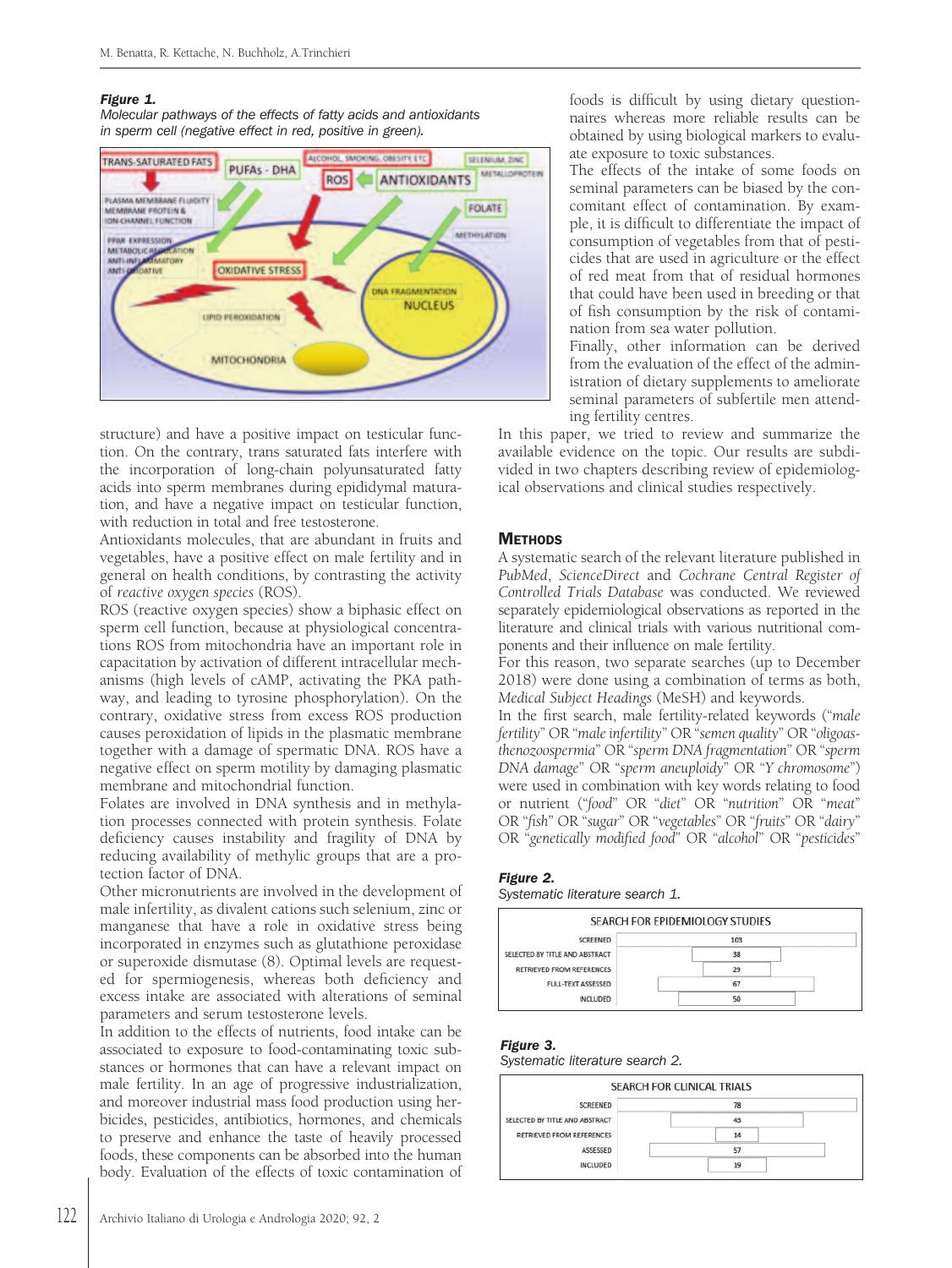OR "*hormone food contaminated*" OR "*tobacco*" OR "*cannabis*") and combined with 'questionnaire' (*Limit: Human, English*). Reviews, clinical trials and case reports were excluded (Figure 2).

In the second search the same male fertility-related keywords were used in combination with key words relating to vitamin or micronutrient or herbal treatments ("*selenium*" OR "*vitamin E*" OR "*coenzyme Q10*" OR "*zinc*" OR "*L-Carnitine*" OR "*folic acid*" OR "*L Arginine*" OR "*herbal*"). (*Limit: Human, English*). Only clinical trials were included (Figure 3).

The first search screened 103 studies, that were reduced to 38 after evaluation by title and abstract; 29 studies were retrieved by references of the selected studies; a total of 67 studies was assessed and 50 were included in the review. In the second search, the number of study screened, selected by title/abstract, retrieved by references, assessed and included were 79, 43, 14, 57 and 19 respectively.

Information extracted from each study was charted

including: first author's last name; year of publication; number of subjects; food or nutrients or dietary pattern studied. Literature was evaluated using the Newcastle-Ottawa-Scale and evaluation forms. A narrative review of the data from the included studies was done.

# **RESULTS**

# *Epidemiological observations*

Nutrition and lifestyle are considered by several authors as main factors in reproduction and fertility (9-11). Recent studies indicate that male obesity (12), as well as lifestyle factors as smoking and alcohol intake affect negatively the sperm quality (13).

Diet plays a key role in the improvement of sperm parameters, particularly the Mediterranean diet which is rich in omega 3 fatty acids, antioxidants and vitamins (vitamin E, vitamin C, beta-carotene, lycopene, cryptoxanthin, lutein) that all are associated with better semen

| Author                      | Sample                                                                                                  | Nutrient/food | Effect on                 | Parameters                                                                                                                                          |
|-----------------------------|---------------------------------------------------------------------------------------------------------|---------------|---------------------------|-----------------------------------------------------------------------------------------------------------------------------------------------------|
|                             |                                                                                                         |               | semen quality             |                                                                                                                                                     |
| Eskenazi et al. (2005) (14) | 97 healthy<br>controls                                                                                  | Folate        | No association            |                                                                                                                                                     |
|                             |                                                                                                         | Zine          | No association            |                                                                                                                                                     |
|                             |                                                                                                         | Vitamin C     | Positive                  | Sperm count $(P = 0.04)$ ,<br>Sperm concentration (million/mL)<br>$(P - 0.05)$<br>Total progressively motile sperm count<br>(million/mL) (P = 0.09) |
|                             |                                                                                                         | Vitamin E     | Positive                  | Progressive sperm motility (%)<br>$(P - 0.04)$<br>Total progressively motile sperm count<br>(million/mL) (P < 0.05)                                 |
|                             |                                                                                                         | B-carotene    | Positive                  | Sperm concentration (million/mL)<br>$(P - 0.06)$<br>Progressive motility (P = 0.06)                                                                 |
| Mendiola 2010 (15)          | $31 + 30$<br>men of couples<br>attending a<br>fertility clinic<br>without/with<br>poor semen<br>quality | Folate        | Positive                  | Semen quality                                                                                                                                       |
|                             |                                                                                                         | Vitamin C     | Positive                  | Semen quality                                                                                                                                       |
|                             |                                                                                                         | Lycopene      | Positive                  | Semen quality                                                                                                                                       |
| Minguez-Alarcón 2012 (16)   | 215<br>healthy controls<br>(university<br>students)                                                     | Cryptoxanthin | Positive                  | Total motile sperm count P trend = 0.03                                                                                                             |
|                             |                                                                                                         | Vitamin C     | Positive                  | Total motile sperm count P trend = 0.04<br>Semen volume P trend = 0.04                                                                              |
|                             |                                                                                                         | Lycopene      | Positive                  | Total motile sperm count P trend - 0.03                                                                                                             |
|                             |                                                                                                         | B-carotene    | Positive                  | Total motile sperm count P trend = 0.04                                                                                                             |
| Zareba 2013 (17)            | 189<br>healthy controls<br>(university<br>students)                                                     | B-carotene    | Positive                  | Progressive motility                                                                                                                                |
|                             |                                                                                                         | Lutein        | Positive                  | Progressive motility                                                                                                                                |
|                             |                                                                                                         | Lycopene      | Positive                  | Sperm morphology                                                                                                                                    |
|                             |                                                                                                         | Vitamin C     | Nonlinear<br>relationship | Sperm concentration<br>(second quartile highest sperm<br>concentrations top quartile of intake lowest<br>concentrations)                            |

Table 1. Vitamin, mineral and antioxidant intake and sperm quality.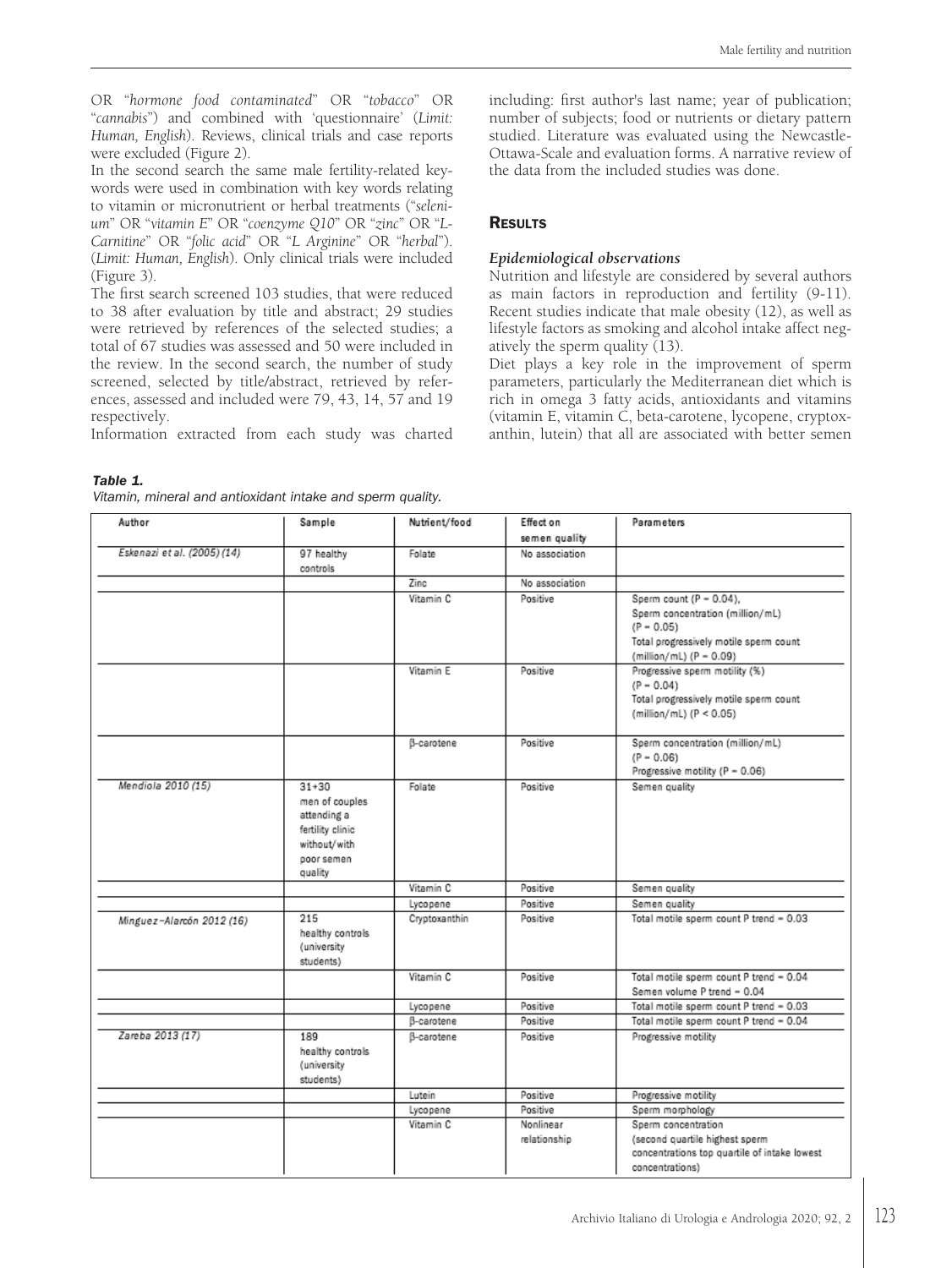#### Table 2.

Dietary patterns and sperm quality.

| Author                     | Sample                                                     | Dietary pattern                                                                                                                                                                                                                                                                                                                               | Effect on<br>semen quality       | <b>Parameters</b>                                                                                                                                                       |
|----------------------------|------------------------------------------------------------|-----------------------------------------------------------------------------------------------------------------------------------------------------------------------------------------------------------------------------------------------------------------------------------------------------------------------------------------------|----------------------------------|-------------------------------------------------------------------------------------------------------------------------------------------------------------------------|
| Vujkovic 2009 (20)         | 161<br>men from subfertile<br>couples                      | <b>Health Conscious</b><br>dietary pattern<br>(high intakes of fruits,<br>vegetables, fish and whole<br>grains)                                                                                                                                                                                                                               | Positive                         | DNA fragmentation index (DFI)                                                                                                                                           |
|                            |                                                            | <b>Traditional Dutch</b><br>dietary pattern<br>(high intakes of meat,<br>potatoes and whole grains<br>and low intakes of<br>beverages and sweets.                                                                                                                                                                                             | Positive                         | Sperm concentration                                                                                                                                                     |
| Gaskins 2012 (21)          | 188<br>healthy controls<br>(university students)           | 'Western' pattern<br>(high intake of red and<br>processed meat, refined<br>grains, pizza, snacks, high-<br>energy drinks and sweets)                                                                                                                                                                                                          | No association                   |                                                                                                                                                                         |
|                            |                                                            | 'Prudent' pattern<br>(high intake of fish,<br>chicken, fruit, vegetables,<br>legumes and whole grains)                                                                                                                                                                                                                                        | Positive                         | Percent progressively motile sperm in<br>multivariate models (P trend = 0.04)                                                                                           |
| Cutillas - Tolín 2015 (22) | 215<br>healthy controls<br>(university students)           | Mediterranean pattern<br>(high intakes of<br>vegetables, fruits and<br>seafood)                                                                                                                                                                                                                                                               | Positive                         | Total sperm count (P trend - 0.04)                                                                                                                                      |
|                            |                                                            | Western pattern<br>(high intakes of processed<br>meats.<br>French fries and snacks)                                                                                                                                                                                                                                                           | Positive                         | Morphologically normal sperm %<br>(P trend = 0.008)                                                                                                                     |
| Liu 2015 (23)              | 7282<br>subjects attending<br>medical screening<br>program | Western diet                                                                                                                                                                                                                                                                                                                                  | Negative                         | Sperm concentration P < 0.001<br>Sperm morphology P < 0.001                                                                                                             |
|                            |                                                            | High sweet snacks &<br>sugar-sweetened drinks                                                                                                                                                                                                                                                                                                 | Negative                         | Sperm concentration P = 0.001                                                                                                                                           |
|                            |                                                            | High-carbohydrate diet                                                                                                                                                                                                                                                                                                                        | Negative                         | Total sperm motility P = 0.012<br>Progressive sperm motility P = 0.025                                                                                                  |
| Jurewicz 2016 (24)         | 336<br>men attending infertility<br>clinic                 | High-sodium diet<br>Prudent pattern<br>(high intakes of fish,<br>chicken, fruit, cruciferous<br>vegetables, tomatoes,<br>leafy green vegetables,<br>legumes, and whole<br>grains) versus<br>Western pattern<br>(high intakes of red and<br>processed meat, butter,<br>high-fat dairy, refined<br>grains, pizza, snacks,<br>highenergy drinks, | Negative<br>Positive<br>Negative | Sperm morphology P = 0.035<br>Sperm concentration (P = 0.05)<br>Level of testosterone (P = 0.03)<br>Decreased DNA fragmentation index<br>$(P - .05)$<br>Same parameters |

quality parameters (Table 1) (14-18). A better compliance with Mediterranean diet was found to be associated with better semen quality parameters (sperm concentration, count, and motility) (19).

Similarly, in non-Mediterranean Countries, the so called "*Prudent*" or "*Health Conscious*" diets, involving high intakes of fruits, vegetables, legumes, fish and whole grains, were related to better sperm quality than *"Western*" diet that is rich in red and processed meat, refined grains, high-energy drinks and sweets (Table 2) (20-24). Higher intakes of seafood, poultry, whole grains, fruits and vegetables have been consistently associated with better semen parameters in a wide range of studies in *North America*, *Europe*, the *Middle East* and *East Asia*. (Table 3) (10, 19-27). A recent review concluded that diets rich in red and processed meats, potatoes, sweets and sweetened beverages were associated with decreased quality of semen parameters whereas higher intakes of fruits and vegetables, whole grains, seafood and poultry had the opposite effect (34). Soy foods have been inversely associated with the quality of semen in some studies (35) although soy food intake in men was not related to outcomes of in vitro fertilization in couples undergoing infertility treatment (36).

The intake of trans and saturated fats has been related to poor semen quality. Trans-saturated fat intake has also been related to other markers of poor testicular function, such as lower testosterone and lower testicular volume (37-40) (Table 4). On the contrary, omega-3 polyunsaturated fats were associated with better seminal parameters and testicular volume (37, 40).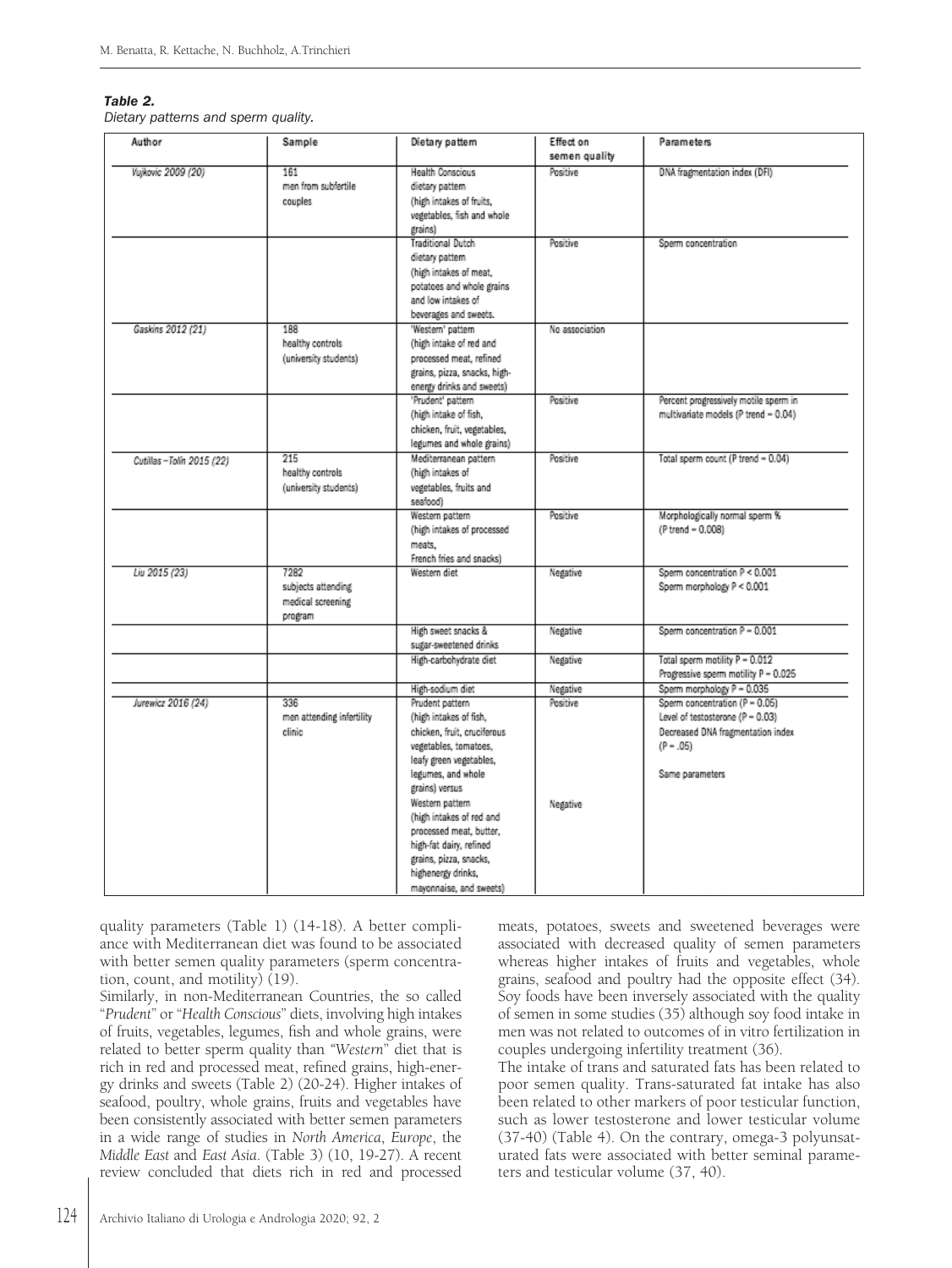# Table 3.

Foods and sperm quality.

| Author             | Sample                                        | Foods                                | Effect on      | Parameters                                                             |
|--------------------|-----------------------------------------------|--------------------------------------|----------------|------------------------------------------------------------------------|
|                    |                                               |                                      | semen quality  |                                                                        |
| Mendiala 2009 (25) | $31 - 30$                                     | Lettuce and                          | Positive       | Comparison of men with poor semen quality                              |
|                    | men of couples attending a                    | tomatoes, fruits                     |                | and normospermic controls                                              |
|                    | fertility clinic without/with                 | (apricots and                        |                |                                                                        |
|                    | poor semen quality                            | peaches)                             |                |                                                                        |
|                    |                                               | Dairy and meet<br>processed products | Negative       | Comparison of men with poor semen quality<br>and normospermic controls |
| Maldenado Carceles | 206 healthy controls                          | Total meat                           | No association |                                                                        |
| 2019 (26)          | (university students)                         |                                      |                |                                                                        |
|                    |                                               | Shellfish                            | Positive       | Progressive motility P trend $\leq 0.001$                              |
|                    |                                               | Organ meats                          | Negative       | Progressive sperm motility P = 0-001                                   |
|                    |                                               |                                      |                | (higher luteinising hormone levels P = 0.03)                           |
| Eslamian et al.    | 169+72 men of couples                         | Processed meat                       | Negative       | Volume, sperm concentration, motility and                              |
| $(2012)$ $(27)$    | attending a fertility clinic                  |                                      |                | morphology                                                             |
|                    | without/with poor semen                       |                                      |                | Higher risk of asthenozoospermia OR 2.03                               |
|                    | quality                                       |                                      |                |                                                                        |
|                    |                                               | Sweets intake                        | Negative       | Higher risk of asthenozoospermia OR 2.05                               |
|                    |                                               | Total fruits &                       | Positive       | Lower risk of asthenozoospermia P trend - 0.04                         |
|                    |                                               | vegetables                           |                |                                                                        |
|                    |                                               | Dark green                           | Positive       | Lower risk of asthenozoospermia P trend - 0.01                         |
|                    |                                               | vegetables                           |                |                                                                        |
|                    |                                               | Skim milk                            | Positive       | Lower risk of asthenozoospermia P trend - 0.02                         |
|                    |                                               | Poultry                              | Positive       | Lower risk of asthenozoospermia P trend - 0.03                         |
|                    |                                               | Sea food                             | Positive       | Lower risk of asthenozoospermia P trend - 0.04                         |
| Braga 2012 (10)    | 250 men undergoing ICSI                       | Fruit & cereals                      | Positive       | Sperm motility                                                         |
|                    |                                               | Red meat                             | Negative       | Implantation rate                                                      |
|                    |                                               |                                      |                | Pregnancy chance                                                       |
|                    |                                               | Weight loss diet                     | Negative       | Implantation rate                                                      |
|                    |                                               |                                      |                | Pregnancy chance                                                       |
| Afeiche 2013 (28)  | 189 healthy controls<br>(university students) | Total dairy foods                    | Negative       | Normal sperm morphology % P trend 0.004                                |
|                    |                                               | Full-fat dairy foods                 | Negative       | Normal sperm morphology % P rend 0.002                                 |
|                    |                                               |                                      |                | Progressive motility P trend 0.04                                      |
| Afeiche 2014 (29)  | 189 healthy controls                          | Low-fat dairy food                   | Positive       | Progressive motility (%) P trend = 0.03                                |
|                    | (university students)                         |                                      |                |                                                                        |
|                    |                                               | Low-fat milk                         | Positive       | Progressive motility (%) P trend = 0.003                               |
|                    |                                               |                                      |                | Sperm concentration (million/mL) P trend = 0.05                        |
| Afeiche 2014 (30)  | 189 healthy controls                          | Processed red meat                   | Negative       | Total sperm count P trend - 0.01                                       |
|                    | (university students)                         |                                      |                | Ejaculate volume (mL) P trend = 0.003                                  |
| Afeiche 2014 (31)  | 155 men of couples                            | Fish intake                          | Positive       | Normal morphology P trend = 0.01                                       |
|                    | attending fertility center                    |                                      |                | Sperm count P trend - 0.005                                            |
|                    |                                               |                                      |                |                                                                        |
| Chiv (2014) (32)   | 189 healthy controls                          | Sugar-sweetened                      | Negative       | Sperm motility (%)                                                     |
|                    | (university students)                         | beverage                             |                |                                                                        |
| Chiv (2015) (33)   | 155 men of couples                            | Total fruit &                        | No association | Semen quality parameters                                               |
|                    | attending fertility center                    | vegetables                           |                |                                                                        |
|                    |                                               | High pesticide                       | Negative       | Total sperm count P trend = 0.003                                      |
|                    |                                               | residue fruit and                    |                | Morphologically normal sperm % P trend - 0.02                          |
|                    |                                               | vegetable intake                     |                |                                                                        |
|                    |                                               | Low-to-moderate                      | Positive       | Morphologically normal sperm P trend = 0.04                            |
|                    |                                               | pesticide residue                    |                |                                                                        |
|                    |                                               | fruit and vegetable                  |                |                                                                        |
|                    |                                               | intake                               |                |                                                                        |
| Chavano 2008 (35)  | 99 men of subfertile couples                  | Soy food                             | Negative       | Sperm concentration                                                    |
| Minguez-Alarcón    | 184 men of couples                            | Soy foods                            | No association | Fertilization rates, poor quality embryos,                             |
| 2015 (36)          | attending fertility center                    |                                      |                | accelerated or slow embryo cleavage rate,                              |
|                    |                                               |                                      |                | and implantation, clinical pregnancy and live birth                    |

Critical appraisal of this evidence highlights some possible limitations. In most cross-sectional studies populations were numerically limited and not always representative of the general population. Many studies were performed on volunteers recruited among university students aged 18 to 23 years, whereas other studies considered men from couples who attended fertility clinics. Translation of these results to the general population might be questionable. Only a few studies have been carried out in numerically consistent populations representing the general population (23, 38). Similarly, case-control studies were performed by comparing the dietary intakes of men from couples attending fertility clinics with and without alterations of seminal parameters.

#### *Alcohol and caffeine*

Alcohol induces testicular atrophy and alterations of Leydig and Sertoli cells and decrease *luteinizing hormone* (LH) and *follicle-stimulating hormone* (FSH) levels (41).

Daily consumption of alcohol affects sperm quality and decreases ejaculate volume, sperm counts, and sperm motility. Comparing the sperms of 66 "*alcoholic*" men to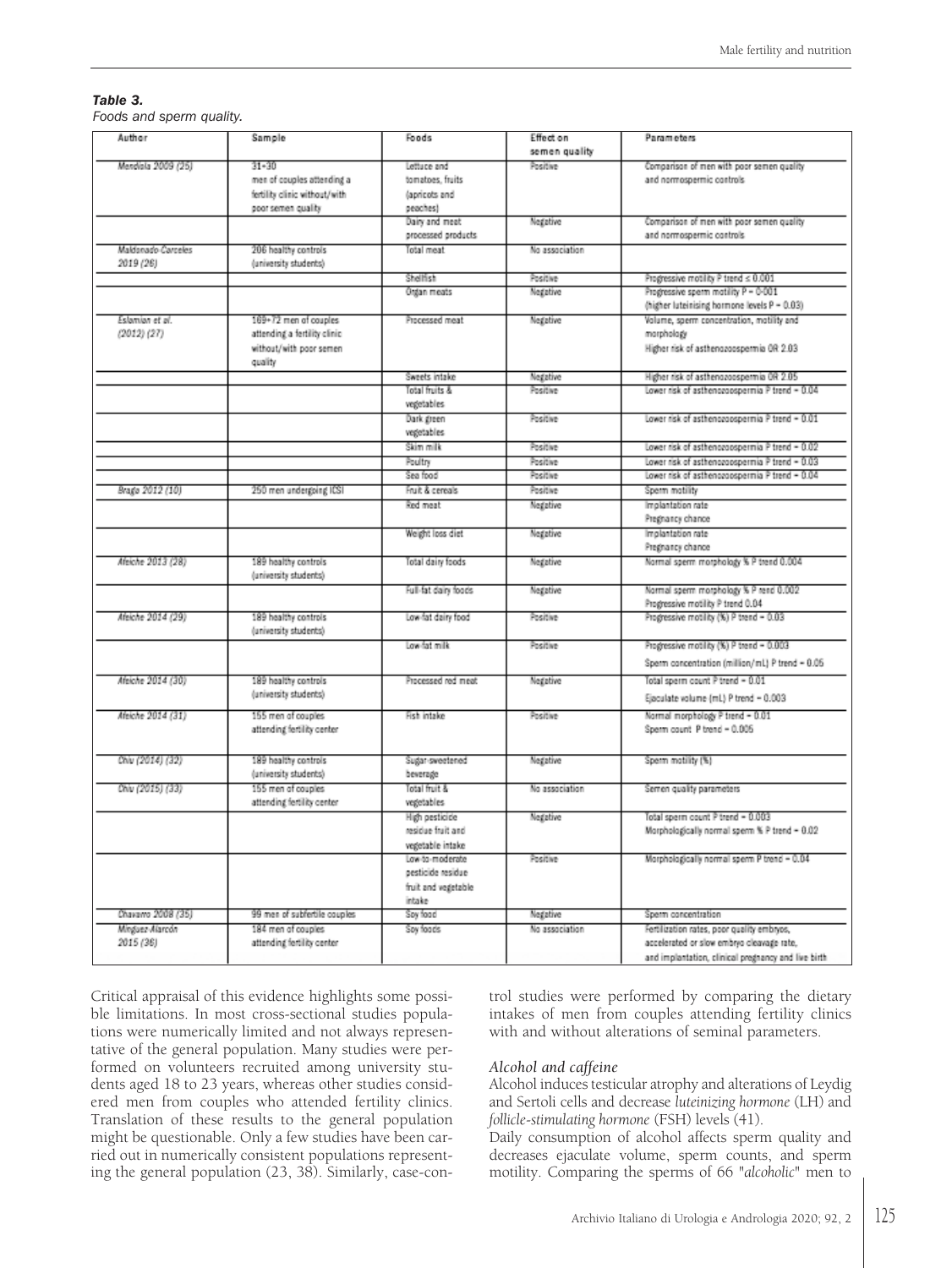#### Table 4.

Dietary fats and semen quality.

| Author                     | Sample                                           | Nutrient/Food                                                                                                                           | Effect on<br>semen quality | <b>Parameters</b>                                                                                                              |
|----------------------------|--------------------------------------------------|-----------------------------------------------------------------------------------------------------------------------------------------|----------------------------|--------------------------------------------------------------------------------------------------------------------------------|
| Attaman et al. (2012) (37) | 99 male partners<br>from infertile<br>couples    | Total fat                                                                                                                               | Negative                   | Total sperm count<br>and sperm (P trend = 0.01)                                                                                |
|                            |                                                  | Saturated fat                                                                                                                           | Negative (NS)              | Sperm levels (r = 0.09)                                                                                                        |
|                            |                                                  | Omega-3 polyunsaturated fats                                                                                                            | Positive                   | Saturated fat intake was unrelated to sperm<br>levels (r = 0.09)                                                               |
|                            |                                                  |                                                                                                                                         |                            | Normal morphology rate (P trend) = 0.02)                                                                                       |
| Jensen 2013 (34)           | 701 men from<br>general population               | High saturated fat<br>Quartiles of fatty acid intake: total<br>fat, saturated, monounsaturated,<br>polyunsaturated, omega-3,<br>omega 6 | Negative                   | Sperm concentration<br>Total sperm count<br>No association between semen quality and<br>intake of other types of fat was found |
| Chavamo 2014 (38)          | 209 healthy<br>controls (university<br>students) | Trans fatty acid intake                                                                                                                 | Negative                   | Total sperm count (P trend = 0.03)                                                                                             |
|                            |                                                  | Chairsteal                                                                                                                              | Negative                   | Ejaculate volume (P trend = 0.04)                                                                                              |
| Minguez-Alarcón 2017 (39)  | 209 healthy<br>controls (university<br>students) | Monounsaturated fatty acids                                                                                                             | Negative                   | Free testosterone, total testosterone.<br>and inhibin B                                                                        |
|                            |                                                  | Trans fatty acids                                                                                                                       | Negative                   | Total testosterone and free testosterone<br>(P trend - 0.01 and 0.02, respectively)<br>Testicular volume                       |
|                            |                                                  | Omega-3 polyunsaturated fatty<br>acids                                                                                                  | Positive                   | Testicular volume                                                                                                              |
|                            |                                                  | Omega-6 polyunsaturated fatty<br>acids                                                                                                  | Negative                   | Testicular volume (higher LH)                                                                                                  |

those of 30 "*non-alcoholic*" men, there was a significant decrease in sperm count, progressive mobility, and vitality (42). Chronic high consumption of alcohol (more than 60 g per day or 6 glasses of wine) can lead to azoospermia (43). There is a significant inverse relationship between alcohol consumption and sperm concentration, sperm count and percentage of typical spermatozoids. Stopping consumption would restore normal spermatogenesis and azoospermia secondary to alcohol (44).

A meta-analysis confirmed that alcohol has a detrimental effect on semen parameters although spermatogenesis seemed to be not affected by a moderate consumption (45). Another meta-analysis of the effects of alcohol on *in vitro fertilization* (IVF) showed that live birth rates are significantly reduced when humans consume alcohol even in

lower doses in the month or even the week before attempted fertilization. Excessive consumption of alcohol must be avoided in humans during the attempted medical assisted fertilization, but a moderate consumption (one or two glasses of wine per day) might also have an opposite effect on the spermatic characteristics and the results of the medical assisted procreation attempt (46). A systematic review of the effects of coffee and caffeine intake on semen parameters found inconsistent evidences and conflicting results, although some studies showed a possible association with sperm DNA damage (47).

#### *Food and water contamination*

Most of the literature on the effect of water and food contaminants on male infertility is derived from experimental

#### Table 5.

Water and food contaminants and male infertility.

| Contaminant                                     | Source                                                 | Mechanism                                                                                                      | Epidemiological data & markers of exposure                                                                                                                                                                                                                                     |
|-------------------------------------------------|--------------------------------------------------------|----------------------------------------------------------------------------------------------------------------|--------------------------------------------------------------------------------------------------------------------------------------------------------------------------------------------------------------------------------------------------------------------------------|
| Trihalomethanes<br>and haloacetic acids         | By products of water disinfection                      | Interaction of disinfecting agents<br>(chlorine and ozone) with naturally<br>occurring substances in the water | Urinary trichloroacetic acid associated with lower sperm concentrations<br>Serum trihalomethane levels conflicting results                                                                                                                                                     |
| Persistent organocholorine<br>pollutants (POPs) | Pesticides<br>industrial chemicals solvents            | Accumulation in food chain with<br>animal sources (particularly fish)                                          | Serum polychlorinated biphenyl (PCB) metabolite levels associated with lower sperm<br>concentrations<br>Several POPs associated with lower sperm count                                                                                                                         |
|                                                 |                                                        |                                                                                                                | CB-153 and p,p'-DDE levels associated with lower sperm count (conflicting results)                                                                                                                                                                                             |
| Pesticides                                      | Agriculture                                            | Dietary consumption<br>(transcutaneous absorption<br>and inhalation)                                           | Organophosphate metabolites were found to be negatively associated with total<br>sperm counts                                                                                                                                                                                  |
| Phthalates                                      | Plasticizers in consumer<br>and personal care products | Dietary contamination by food<br>and water containers                                                          | Urinary dibutyl phthalate (DBP) associated with higher serum estradiol levels<br>and estradiol: testosterone ratio, lower serum testosterone levels and sperm counts<br>(most but not all studies)<br>Urinary monobutyl phthalate (MBP) associated with decreased sperm counts |
| Glycol ethers                                   | Industrial solvents, thinners,<br>de-icers             | Inhalational, transcutaneous,<br>and dietary                                                                   | Professional exposure associated increased risk of oligospermia and azoospermia in men                                                                                                                                                                                         |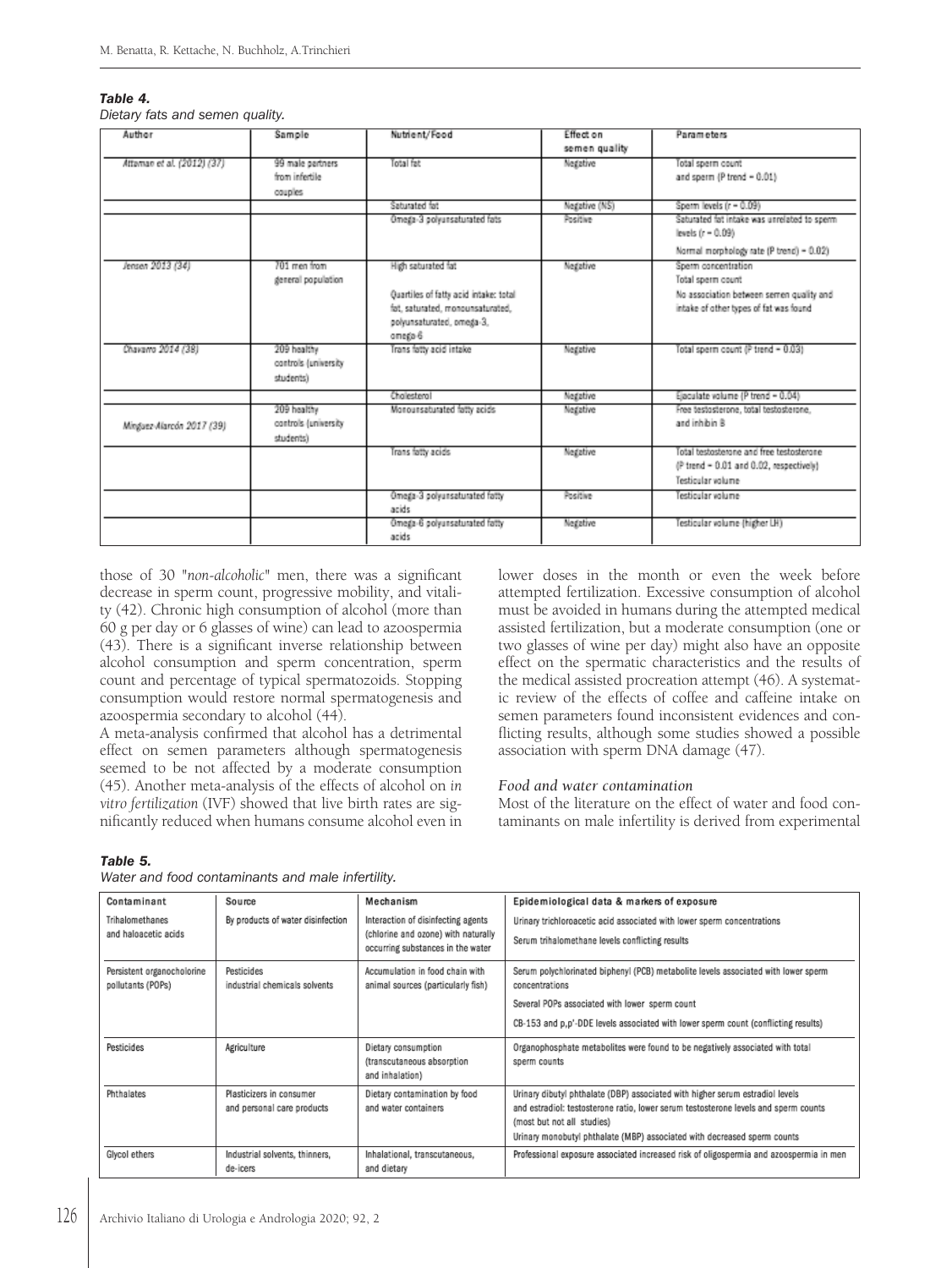animal studies or studies of acute occupational exposure. Evidence of the effects in the general population of chronic low-dose exposures is limited because of the complexity of the design of the studies. Levels of biological markers of exposure have been correlated with seminal and hormone parameters in general population. Available data has been reviewed by *Gabrielsen and Tanrikut* (8). In Table 5 we summarized evidences about water and food contaminants that could affect male fertility.

Food contaminants often induce endocrine disorders, as in the case of commonly used glyphosate-based herbicides that act as a disruptor of mammalian cytochrome P450 aromatase activity from concentrations 100 times lower than the recommended use in agriculture and can also affect aromatase gene expression (48). Endocrine disorders can also be induced by the presence of residual hormones in red meat and processed meat. In some countries anabolic sex steroids are administered to cattle for growth promotion resulting hormone residues in beef. Although the possible biological significance of very low levels of estradiol is neglected, residual hormones are one possible explanation of lower semen quality parameters observed in consumers of processed or red meat (49). On the other hand, maternal beef consumption, and possibly xenobiotics in beef may alter testicular development in utero and adversely affect offspring reproductive capacity (50). Despite a lack of human studies, a link between infertility and *genetically modified foods* (GMF) has been postulated although GMF-related infertility seems to affect women more than men (51).

# *Tobacco*

Smokers have an unusually high concentration of heavy metals in the seminal fluid, such lead and cadmium that are negatively correlated with sperm concentration, mobility and morphology (52). On the other hand, high levels of trans-*3'-hydroxycotinine* (3HC), a metabolite of nicotine, in seminal fluid are correlated with a decreased sperm mobility (53). The seminal plasma analysis of smokers shows a significantly higher proportion of inflammatory proteins. In fact, smoking seems associated with an inflammatory state of the accessory glands, which would eventually cause an alteration of the functional quality of spermatozoids, a decrease of acrosome integrity and mitochondrial activity, and an increased DNA fragmentation (54). Sperm concentration, total motility, and the number of typical spermatozoids is reduced in smokers (55).

Tobacco also affects the intrinsic quality of spermatozoids. The analysis of the degree of fragmentation of sperm DNA showed a significantly higher fragmentation of DNA in smokers than in non-smokers (32% against 25.9%) (56). In an in-vitro fertilization trial, smoking among men was significantly and positively correlated with an increased risk of early spontaneous abortion (OR = 2.2) (57).

Paternal smoking can also influence the health of newborns by transmission of DNA damaged by oxidative stress. Alterations of the methylation of sperm DNA in male smokers are compatible with alterations observed in their offspring (58). In addition, de-novo mutations in paternal spermatozoids induced by smoking can be transmitted (59).

# *Cannabis*

After consumption of cannabis, its metabolites are found in the seminal fluid, and spermatozoa are thus exposed during their passage through the epididymis (60). Cannabis interferes with spermatogenesis by central and peripheral mechanisms. The stimulation of receptors coupled to G protein inhibits adenylate cyclase levels decreasing cAMP levels in testicular tissue, spermatozoa, and hypothalamus. Cannabis blocks the hypothalamic release of GnRH and the anterior pituitary production of LH. Furthermore, it reduces the release of testosterone from Leydig cells via specific receptors (61).

In a large sample of the general male population of Denmark, there was a significant negative correlation between cannabis consumption and sperm concentration, count, and mobility. In case of regular exposure to cannabis (9 to 18 cannabis joints a week) a decrease in sperm concentration was observed with a significant negative correlation between the amount of cannabis consumed and the sperm count. Chronic and intensive use of cannabis (more than 10 cannabis joints per week) was also associated with an alteration of Leydig cell function resulting in a significant dose-dependent decrease in testosterone serum levels (62). In conclusion, cannabis use should be considered as a potential cause of alteration of spermatogenesis or a co-factor aggravating preexisting spermatogenesis disorders.

# *Obesity*

Obesity is related to excessive intake of food and reduced physical activity. Oligospermia is more frequent in obese men and in obesity an increase in DNA fragmentation was also described (63). Multiple interdependent mechanisms contribute to the negative effect of obesity on male fertility (64). Obesity is associated to alterations of the hypothalamic-pituitary axis because of various endocrine mechanisms such as production of estrogens by aromatization of testicular and adrenal androgens in excess adipose tissue, leptin resistance at kisspeptin neurons, and excessive production of endogenous opioids, leading to hypogonadotropic hyper-estrogenic hypogonadism. A significant decrease in free and total testosterone levels and a significant increase in estrogen levels are resulting, both contributing to alteration of spermatogenesis. The decrease in serum testosterone concentration is significantly associated with insulin resistance and a lower volume of ejaculate (65). Furthermore, obesity may directly alter spermatogenesis by its action on Sertoli cells, as suggested by the more severe decrease in inhibin B levels compared with the decrease in FSH. Finally, an increase in scrotal temperature caused by excessive testicular warming in the seated position may negatively affect spermatogenesis.

# *Clinical trials*

Several interventional studies evaluated the effect of dietary supplementation on semen parameters of subfertile men or outcomes of assisted fertilization. Oral supplements include coenzyme Q10, L-Carnitine, vitamins, zinc and other antioxidants.

# *Coenzyme Q10*

A significant improvement of spermatogenesis was evi-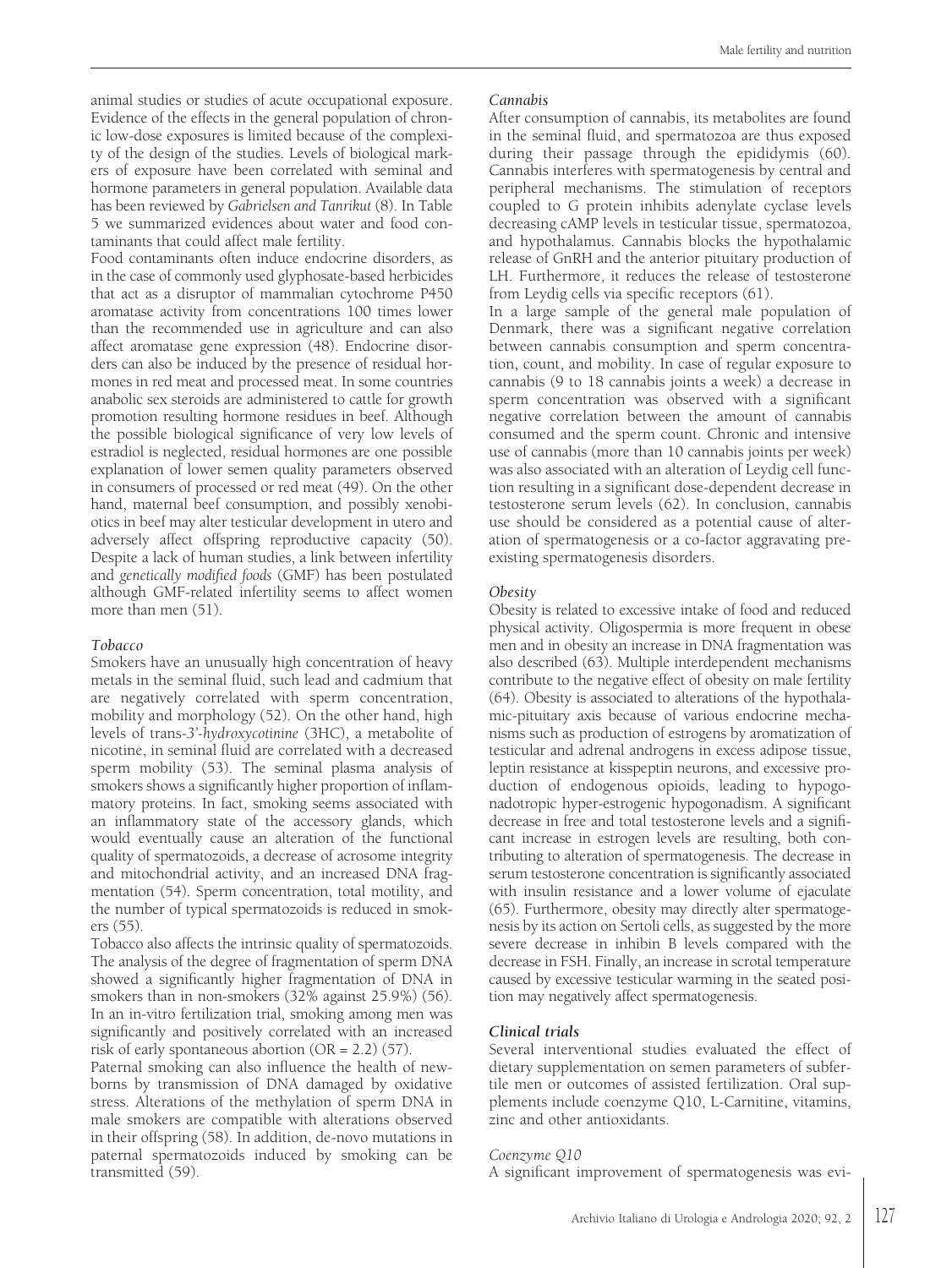dent with coenzyme Q10 therapy. Mean sperm concentration, sperm progressive motility, and rate of sperm with normal morphology improved significantly after 12 month of coenzyme Q10 therapy (66). A positive correlation was found between duration of Q10 treatment duration and sperm count, motility and morphology (67). Even the reduced form of coenzyme Q10 (ubiquinol) was significantly effective in men with unexplained oligoasthenoteratozoospermia (68).

#### *L-Carnitine*

*L-Carnitine* (LC) together with *acetyl-L-Carnitine* (LAC) are commonly used because of their ability to improve sperm quality and pregnancy rate in males suffering from asthenoteratozoospermia (69). LC and LAC improve the total oxyradical scavenging capacity of the seminal fluid (70) and prevent DNA oxidation of human spermatozoa (71). Treatment with LC increased the success rate of *intracytoplasmic sperm injection* (ICSI) (72). In a doubleblind randomized controlled trial, a combination of LC and coenzyme Q10 increased sperm motility and rate of progressively motile sperm more than LC or coenzyme Q10 alone or than In the control group. The percentage of sperm DNA fragments was markedly low and the rate of clinical pregnancy was remarkably higher in the combination group than in controls (73).

#### *Vitamin E*

Levels of vitamin E in seminal plasma are related to sperm motility (74). Accordingly, lower levels of vitamin E were observed in the semen of infertile men (75). A prospective, multi-centered, randomized controlled study reported that vitamin E can improve sperm concentration, percentage of progressively motile sperm, and rate of natural pregnancies (76).

# *Zinc and folic acid*

The zinc concentration of seminal plasma is significantly higher in fertile men in comparison to subfertile men (77). In a study, supplementation with zinc sulphate and folic acid did not ameliorate sperm functional parameters in oligoasthenoteratozoospermic men (78), whilst in another double-blind, placebo-controlled interventional study the total normal sperm count increased after a combined zinc sulfate and folic acid treatment in both subfertile and fertile men (79).

# *Combination treatment*

A double-blind placebo-controlled study (80) using supplementation of *L-carnitine*, *fumarate*, *acetyl-L-carnitine*, *Fructose*, *CoQ10*, *vitamin C*, *zinc*, *folic acid* and *vitamin B12* reported an increase of sperm concentration, total motility and pregnancy rate in couples whose males had varicocele or not. No difference of semen volume and not significant improvement of progressive motility were observed. Another double-blind, multi-center, randomized controlled trial showed that a combination of antioxidants and vitamins (*vitamin C*, *vitamin D3*, *vitamin E*, *folic acid*, *zinc*, *selenium*, *L-carnitine*) did not improve semen parameters or DNA fragmentation in infertile men (81). An evidence-based review of randomized trials concluded that antioxidant supplements are beneficial in

improving semen quality and clinical pregnancy rates for men from couples undergoing infertility treatment (82). More recent meta-analyses confirmed the positive results of the administration of antioxidants in subfertile men, although the poor quality of the studies considered in their analyses was highlighted.

A Cochrane meta-analysis considered 61 *randomized clinical trials* (RCTs) with a total population of 6000 subfertile men of couples attending a reproductive clinic to evaluate the effect of the oral administration of a wide range of 18 antioxidants on assisted reproductive techniques outcomes pregnancy or live birth rate (83).

Only few small studies reported on pregnancy or live birth rate. Use of antioxidants increased, the chance of clinical pregnancy from an estimated baseline of 7% following placebo or no treatment to a 12% to 26% rate after antioxidants ( $OR = 2.97$ ). Live birth rate after antioxidants ranged between 14 and 26% whereas a 12% rate was observed after placebo or no treatment (OR = 1.79).

Most studies were rated as 'low' to 'very low' quality with high heterogeneity and serious risk of bias (poor reporting of methods of randomisation, unclear or high attrition, low event rates and small sample sizes).

In another meta-analysis of 7 studies (84) a significant improvement of semen parameters (count, motility, morphology) was shown after administration of *selenium* (200 µg/day and 100 µg/day), combination of ), *L-carnitine* (2 g/day) and *acetyl-L-carnitine* (LAC; 1 g/day) and *co-enzyme Q10* (200 and 300 mg/day). Information of the effect on pregnancy rate was not obtained because it was evaluated in a limited number of trials. The systematic review of other trials identified promising results for supplementation with zinc combined with folic acid, eicosapentaenoic acid and docosahexaenoic acid.

# *Phytotherapeutica*

A poly-herbal formulation (a combination of the roots of *Chlorophytum borivilianum*, seeds of *Mimosa pudica*, sap of *Acacia Senegal*, root of *Astragalus membranaceus*, seed coat of *Plantago ovate*, sap of *Bombax ceiba*, root of *Eurycoma longifolia* and rocky candy) was tested for its effect on the spermatogenic potential in oligospermic patients. After 90 days, there was a 256% increase in sperm concentration, a 154% increase in semen volume and a 215% increase in sperm motility, respectively (85).

# **REFERENCES**

*1. Winters BR, Walsh TJ. The epidemiology of male infertility. Urol Clin North Am. 2014; 41:195-204.*

*2. Agarwal A, Mulgund A, Hamada A, Chyatte MR. A unique view on male infertility around the globe. Reprod Biol Endocrinol. 2015; 13:37.*

*3. Levine H, Jergensen N, Martino-Andrade A, et al. Temporal trends in sperm count: a systematic review and meta-regression analysis. Hum Reprod Update. 2017; 23:646-659.*

*4. Buck Louis GM, et al. Semen quality and time to pregnancy: the Longitudinal Investigation of Fertility and the Environment Study. Fertil Steril. 2014; 101:453-62.*

*5. Aksoy Y, Aksoy H, Altinkaynak K, et al. Sperm fatty acid compo-*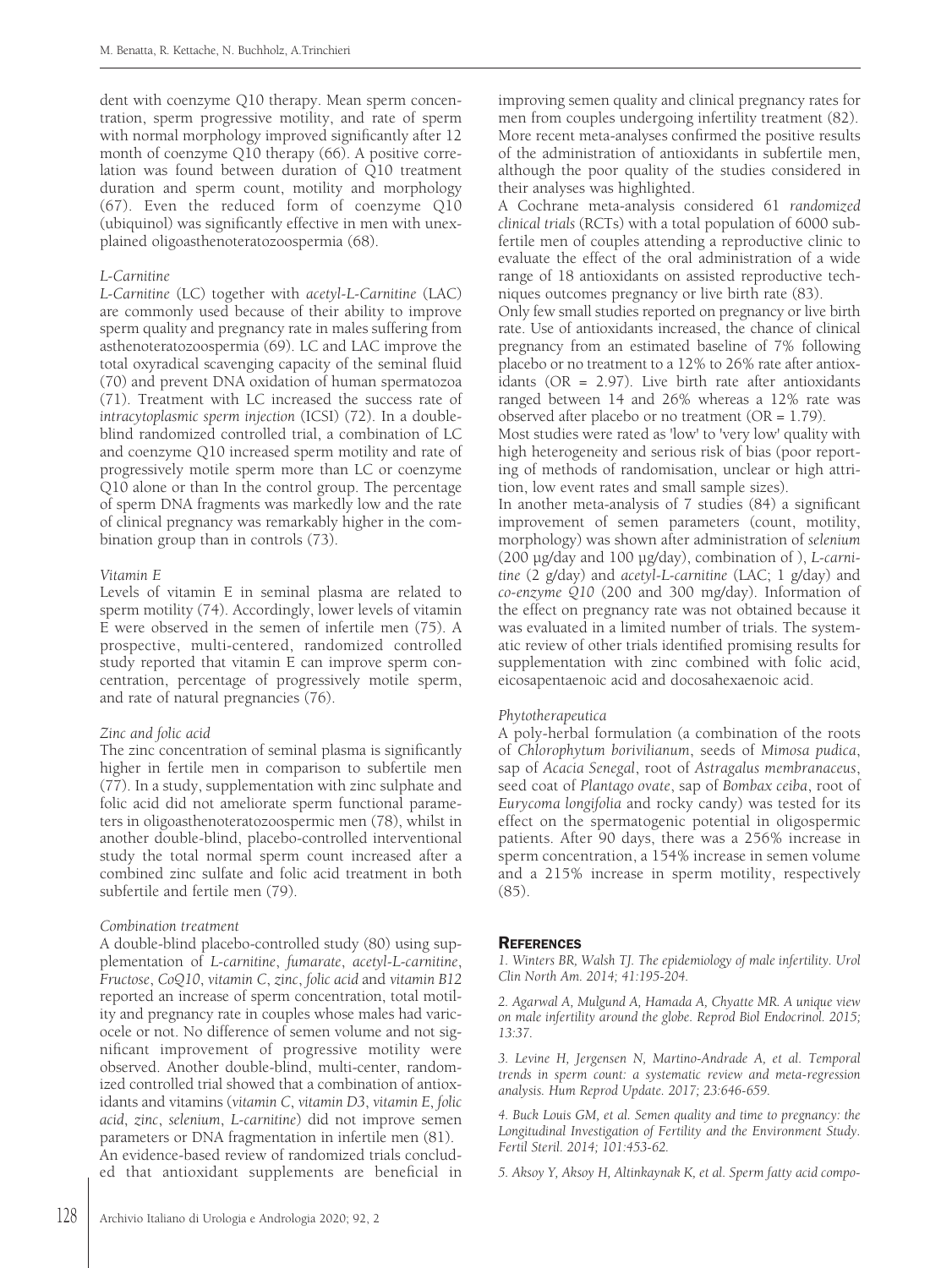*sition in subfertile men Prostaglandins Leukot Essent Fatty Acids. 2006; 75:75-9.*

*6. Esmaeili V, Shahverdi AH, Moghadasian MH, Alizadeh AR. Dietary fatty acids affect semen quality a review Andrology. 2015; 3:450-461.*

*7. Martin-Hidalgo D, Bragado MJ, Batista AR, et al. Antioxidants and male fertility: from molecular studies to clinical evidence. Antioxidants (Basel) 2019; 8(4). pii: E89.*

*8. Gabrielsen JS, Tanrikut C. Chronic exposures and male fertility: the impacts of environment, diet, and drug use on spermatogenesis. Andrology. 2016; 4:648-61.*

*9. Giahi L, Mohammadmoradi S, Javidan A, Sadeghi MR. Nutritional modifications in male infertility: a systematic review covering 2 decades. Nutr Rev. 2016; 74:118-30.*

*10. Braga DP, Halpern G, Figueira RC, et al. Food intake and social habits in male patients and its relationship to intracytoplasmic sperm injection outcomes. Fertil Steril. 2012; 97:53-59.*

*11. Salas-Huetos A, Bulló M, Salas-Salvadó J. Dietary patterns, foods and nutrients in male fertility parameters and fecundability: a systematic review of observational studies. Hum Reprod Update. 2017; 23:371-389.*

*12. Kahn BE, Brannigan RE Obesity and male infertility Curr Opin Urol. 2017; 27:441-445.*

*13. Bendayan M, Alter L, Swierkowski-Blanchard N, et al. Environment and lifestyle: Impacts on male fertility? Gynecol Obstet Fertil Senol. 2018; 46:47-56.*

*14. Eskenazi B, Kidd SA, Marks AR, et al. Antioxidant intake is associated with semen quality in healthy men. Hum Reprod 2005; 20:1006-1012.*

*15. Mendiola J, Torres-Cantero AM, Vioque J, et al. A low intake of antioxidant nutrients is associated with poor semen quality in patients attending Fertility Clinics.Fertil Steril 2010; 93:1128-1133.*

*16. Mínguez-Alarcón L, Mendiola J, López-Espín JJ, et al. Dietary intake of antioxidant nutrients is associated with semen quality in young university students. Hum Reprod 2012; 27:2807-2814.*

*17. Zareba P, Colaci DS, Afeiche M, et al. Semen quality in relation to antioxidant intake in a healthy male population. Fertil Steril. 2013; 100:1572-1579.*

*18. Valk E, Hornstra G. Relationship between vitamin E requirement and polyunsaturated fatty acid intake in man: a review. Int J Vitam Nutr Res. 2000; 70:31-42.*

*19. Karayiannis D, Kontogianni MD, Mendorou C, et al. Association between adherence to the Mediterranean diet and semen quality parameters in male partners of couples attempting fertility.Hum Reprod. 2017; 32:215-222.*

*20. Vujkovic M, de Vries JH, Dohle GR, et al. Associations between dietary patterns and semen quality in men undergoing IVF/ICSI treatment. Hum Reprod. 2009; 24:1304-1312.*

*21. Gaskins AJ, Colaci DS, Mendiola J, et al. Dietary patterns and semen quality in young men. Hum Reprod. 2012; 27:2899-2907.*

*22. Cutillas-Tolín A, Mínguez-Alarcón L, Mendiola J, et al. Mediterranean and western dietary patterns are related to markers of testicular function among healthy men. Hum Reprod. 2015; 30:2945-2955.*

*23. Liu CY, Chou YC, Chao J, et al. The association between dietary patterns and semen quality in a general sian population of 7282 males. PLoS ONE 2015; 10:e0134224.*

*24. Jurewicz J, Radwan M, Sobala W, et al. Dietary patterns and*

*their relationship with semen quality. Am J Mens Health. 2016; 93:86-91.*

*25. Mendiola J, Torres-Cantero AM, Moreno-Grau JM, et al. Food intake and its relationship with semen quality: a case-control study. Fertil Steril. 2009; 91:812-818.*

*26. Maldonado-Carceles AB, Minguez-Alarcon L, Mendiola J, et al. Meat intake in relation to semen quality and reproductive hormone levels among young men in Spain. Br J Nutr. 2019; 121:451-460.*

*27. Eslamian G, Amirjannati N, Rashidkhani B, et al. Intake of food groups and idiopathic asthenozoospermia: a case-control study. Hum Reprod. 2012; 27:3328-3336.*

*28. Afeiche M, Williams PL, Mendiola J, et al. Dairy food intake in relation to semen quality and reproductive hormone levels among physically active young men. Hum Reprod. 2013; 28:2265-2275.*

*29. Afeiche MC, Bridges ND, Williams PL, et al. Dairy intake and semen quality among men attending a Fertility Clinic. Fertil Steril. 2014; 101:1280-1287.*

*30. Afeiche MC, Williams PL, Gaskins AJ, et al. Meat intake and reproductive parameters among young men. Epidemiology. 2014; 25:323-30.*

*31. Afeiche MC, Gaskins AJ, Williams PL, et al. Processed meat intake is unfavorably and fish intake favorably associated with semen quality indicators among men attending a Fertility Clinic. J Nutr. 2014; 144:1091-1098.*

*32. Chiu YH, Afeiche MC, Gaskins AJ, et al. Sugar-sweetened beverage intake in relation to semen quality and reproductive hormone levels in young men. Hum Reprod. 2014; 29:1575-1584.*

*33. Chiu YH, Afeiche MC, Gaskins AJ,et al. Fruit and vegetableintake and their pesticide residues in relation to semen quality among men from a Fertility Clinic. Hum Reprod. 2015; 30:1342-1351.*

*34. Gaskins AJ, Chavarro JE. Diet and fertility: a review. Am J Obstet Gynecol. 2018; 218:379-389.*

*35. Chavarro JE, Toth TL, Sadio SM, Hauser R. Soy food and isoflavone intake in relation to semen quality parameters among men from an inFertility Clinic. Hum Reprod. 2008; 23:2584-2590.*

*36. Mínguez-Alarcón L, Afeiche MC, Chiu YH, et al. Male soy food intake was not associated with in vitro fertilization outcomes among couples attending a fertility center. Andrology. 2015; 3:702-708.*

*37. Attaman JA, Toth TL, Furtado J, et al. Dietary fat and semen quality among men attending a fertility clinic. Hum Reprod. 2012; 27:1466-74.*

*38. Jensen TK, Heitmann BL, Blomberg Jensen M,, et al. High dietary intake of saturated fat is associated with reduced semen quality among 701 young Danish men from the general population. Am J Clin Nutr. 2013; 97:411-418.*

*39. Chavarro JE, Mínguez-Alarcón L, Mendiola J, et al. Trans fatty acid intake is inversely related to total sperm count in young healthy men. Hum Reprod 2014; 29:429-440.*

*40. Minguez-Alarcón L, Chavarro JE, Mendiola J, et al. Fatty acid intake in relation to reproductive hormones and testicular volume among young healthy men. Asian J Androl. 2017; 19:184-190.*

*41. Emanuele MA, Emanuele MV. Alcohol's effect on male reproduction Alcohol Health Res World. 1998; 22:195-201.*

*42. Muthusami KR, Chinnaswamy P. Effect of chronic alcoholism on male fertility hormones and semen quality. Fertil Steril. 2005; 84:919-24.*

*43. Guthauser B, Boitrelle F, Plat A, et al. Chronic excessive alcohol*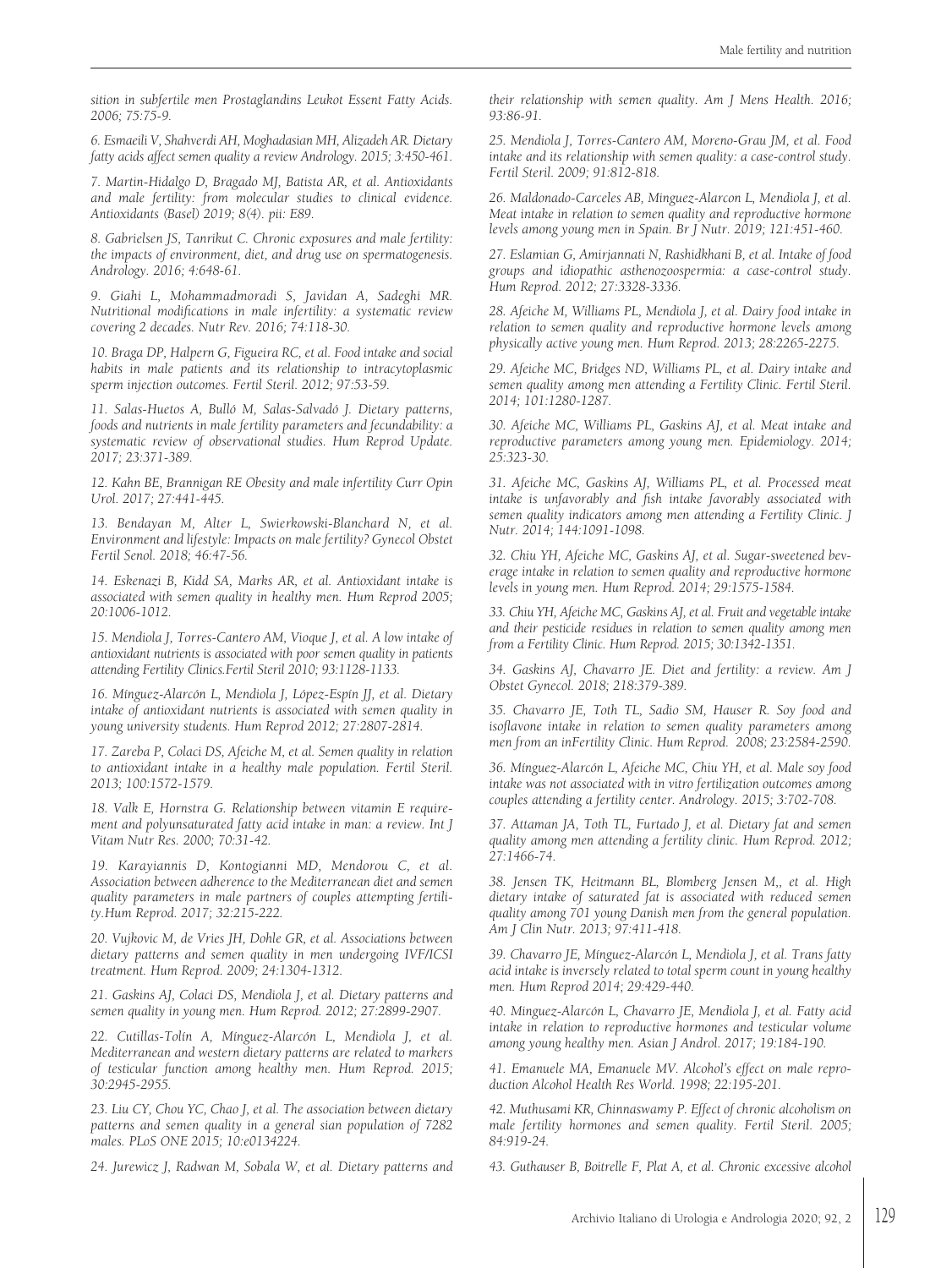*consumption and male fertility: a case report on reversible azoospermia and a literature review.Alcohol Alcohol. 2014; 49:42-4.*

*44. Jensen TK, Gottschau M, Madsen JO, et al. Habitual alcohol consumption associated with reduced semen quality and changes in reproductive hormones; a cross-sectional study among 1221 young Danish men. BMJ Open. 2014; 4:e005462.*

*45. Ricci E, Al Beitawi S, Cipriani S, et al. Semen quality and alcohol intake: a systematic review and meta-analysis. Reprod Biomed Online. 2017; 34:38-47.*

*46. Nicolau P, Miralpeix E, Solà I, et al. Alcohol consumption and in vitro fertilization: a review of the literature. Gynecol Endocrinol. 2014; 30:759-63.*

*47. Ricci E, Viganò P, Cipriani S, et al. Coffee and caffein intake and male infertility: a systematic review. Nutr J. 2017; 16:37.*

*48. Richard S, Moslemi S, Sipahutar H, et al. Differential effects of glyphosate and roundup on human placental cells and aromatase. Environ Health Perspect. 2005; 113:716-20.*

*49. Andersson AM, Skakkebaek NE. Exposure to exogenous estrogen in food: possible impact on human development and health. Eur J Endocrinol. 1999; 140:477-85.*

*50. Swan SH, Liu F, Overstreet JW, et al. Semen quality of fertile US males in relation to their mothers' beef consumption during pregnancy. Hum Reprod. 2007; 22:1497-502.*

*51. Gao M, Li B, Yuan W, et al. Hypothetical link between infertility and genetically modified food. Recent Pat Food Nutr Agric. 2014; 6:16-22.*

*52. Kiziler AR, Aydemir B, Onaran I, et al. High levels of cadmium and lead in seminal fluid and blood of smoking men are associated with high oxidative stress and damage in infertile subjects. Biol Trace Elem Res. 2007; 120:82-91.*

*53. Abu-Awwad A, Arafat T, Schmitz OJ. Simultaneous determination of nicotine, cotinine, and nicotine N-oxide in human plasma, semen, and sperm by LC-Orbitrap MS. Anal Bioanal Chem. 2016; 408:6473-81.*

*54. Antoniassi MP, Intasqui P, Camargo M, et al. Analysis of the functional aspects and seminal plasma proteomic profile of sperm from smokers. BJU Int. 2016; 118:814-822.*

*55. Künzle R, Mueller MD, Hänggi W, et al. Semen quality of male smokers and nonsmokers in infertile couples. Fertil Steril. 2003; 79:287-91.*

*56. Sepaniak S, Forges T, Gerard H, et al. The influence of cigarette smoking on human sperm quality and DNA fragmentation. Toxicology. 2006; 223:54-60.*

*57. Zitzmann M, Rolf C, Nordhoff V, et al. Male smokers have a decreased success rate for in vitro fertilization and intracytoplasmic sperm injection.Fertil Steril. 2003; 79 (Suppl 3):1550-4.*

*58. Jenkins TG, James ER, Alonso DF, et al. Cigarette smoking significantly alters sperm DNA methylation patterns. Andrology. 2017; 5:1089-1099.*

*59. Linschooten JO, Verhofstad N, Gutzkow K, et al. Paternal lifestyle as a potential source of germline mutations transmitted to offspring. FASEB J. 2013; 27:2873-9.*

*60. Nahas GG, Frick HC, Lattimer JK, et al. Pharmacokinetics of THC in brain and testis, male gametotoxicity and premature apoptosis of spermatozoa. Hum Psychopharmacol. 2002; 17:103-13.*

*61. du Plessis SS, Agarwal A, Syriac A. Marijuana, phytocannabinoids, the endocannabinoid system, and male fertility. J Assist Reprod Genet. 2015; 32:1575-88.*

*62. Gundersen TD, Jørgensen N, Andersson AM, et al. Association between use of marijuana and male reproductive hormones and semen quality: a study among 1,215 healthy young men. Am J Epidemiol. 2015; 182:473-81.*

*63. Dupont C, Faure C, Sermondade N, et al. Obesity leads to higher risk of sperm DNA damage in infertile patients. Asian J Androl. 2013; 15:622-5.*

*64. Kahn BE, Brannigan RE Obesity and male infertility Curr Opin Urol. 2017; 27:441-445.*

*65. Calderón B, Gómez-Martín JM, Vega-Piñero B, et al. Prevalence of male secondary hypogonadism in moderate to severe obesity and its relationship with insulin resistance and excess body weight. Andrology. 2016; 4:62-7.*

*66. Safarinejad MR. The effect of coenzyme Q10 supplementation on partner pregnancy rate in infertile men with idiopathic oligoasthenoteratozoospermia: An open-label prospective study. Int Urol Nephrol. 2012; 44:689-700.*

*67. Safarinejad MR. Efficacy of coenzyme Q10 on semen parameters, sperm function and reproductive hormones in infertile men. J Urol. 2009; 182:237-48.*

*68. Safarinejad MR, Safarinejad S, Shafiei N, Safarinejad S. Effects of the reduced form of coenzyme Q10 (ubiquinol) on semen parameters in men with idiopathic infertility: a double-blind, placebo controlled, randomized study. J Urol. 2012; 188:526-31.*

*69. Wang YX, Yang SW, Qu CB,, et al. L-carnitine: safe and effective for asthenozoospermia. Zhonghua Nan Ke Xue. 2010; 16:420-2.*

*70. Balercia G, Regoli F, Armeni T, et al. Placebo-controlled doubleblind randomized trial on the use of L-carnitine, L-acetylcarnitine, or combined L-carnitine and L-acetylcarnitine in men with idiopathic asthenozoospermia. Fertil Steril. 2005; 84:662-71.*

*71. Banihani S, Agarwal A, Sharma R, Bayachou M. Cryoprotective effect of L-carnitine on motility, vitality and DNA oxidation of human spermatozoa. Andrologia. 2014; 46:637-41.*

*72. Wu ZM, Lu X, Wang YW, et al. Short-term medication of L-carnitine before intracytoplasmic sperm injection for infertile men with oligoasthenozoospermia. Zhonghua Nan Ke Xue. 2012; 18:253-6.*

*73. Cheng JB, Zhu J, Ni F, Jiang H. L-carnitine combined with coenzyme Q10 for idiopathic oligoasthenozoospermia: A doubleblind randomized controlled trial. Zhonghua Nan Ke Xue. 2018; 24:33-38.*

*74. Thérond P, Auger J, Legrand A, Jouannet P. alpha-Tocopherol in human spermatozoa and seminal plasma: Relationships with motility, antioxidant enzymes and leukocytes. Mol Hum Reprod. 1996; 2:739-44.*

*75. Omu AE, Fatinikun T, Mannazhath N, Abraham S. Significance of simultaneous determination of serum and seminal plasma alphatocopherol and retinol in infertile men by high-performance liquid chromatography. Andrologia. 1999; 31:347-54.*

*76. Chen XF, Li Z, Ping P, et al. Efficacy of natural vitamin E on oligospermia and asthenospermia: a prospective multi-centered randomized controlled study of 106 cases. Zhonghua Nan Ke Xue. 2012; 18:428-31.*

*77. Chia SE, Ong CN, Chua LH, et al. Comparison of zinc concentrations in blood and seminal plasma and the various sperm parameters between fertile and infertile men. J Androl. 2000; 21:53-7.*

*78. Raigani M, Yaghmaei B, Amirjannti N, et al. The micronutrient supplements, zinc sulphate and folic acid, did not ameliorate sperm functional parameters in oligoasthenoteratozoospermic men. Andrologia. 2014; 46:956-62.*